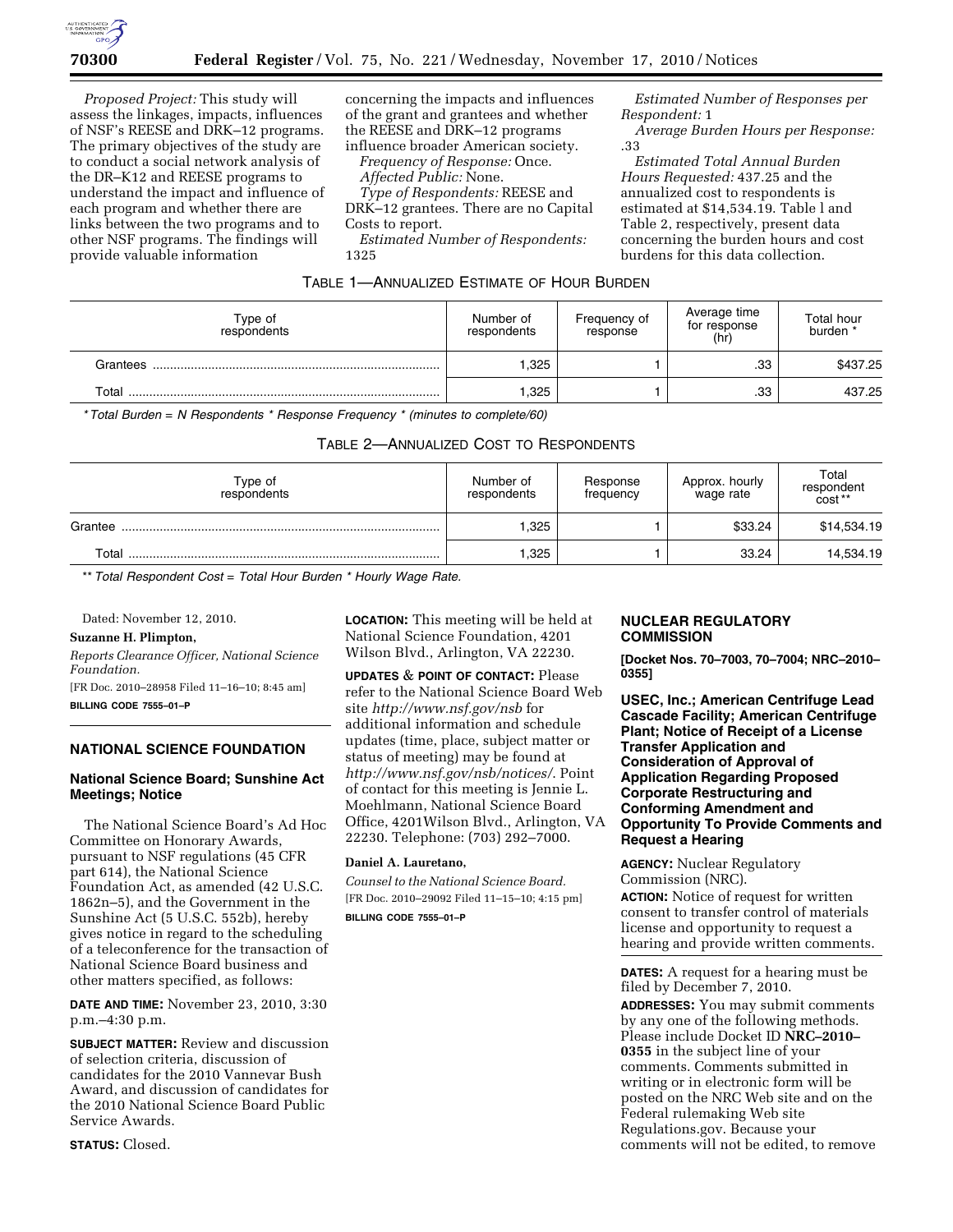any identifying or contact information the NRC cautions you against including any information in your submission that you do not want to be publicly disclosed.

The NRC requests that any party soliciting or aggregating comments received from other persons for submission to the NRC inform those persons that the NRC will not edit their comments to remove any identifying or contact information, and therefore, they should not include any information in their comments that they do not want publicly disclosed.

*Federal Rulemaking Web site:* Go to *<http://www.regulations.gov>* and search for documents filed under Docket ID **NRC–2010–0355.** Address questions about NRC dockets to Carol Gallagher 301–492–3668; e-mail *[Carol.Gallagher@nrc.gov.](mailto:Carol.Gallagher@nrc.gov)* 

*Mail comments to:* Cindy Bladey, Chief, Rules, Announcements and Directives Branch (RADB), Division of Administrative Services, Office of Administration, *Mail Stop:* TWB–05– B01M, U.S. Nuclear Regulatory Commission, Washington, DC 20555– 0001, or by fax to RADB at 301–492– 3446.

You can access publicly available documents related to this notice using the following methods:

*NRC's Public Document Room (PDR):*  The public may examine, and have copied for a fee, publicly available documents at the NRC's PDR, Public File Area O1 F21, One White Flint North, 11555 Rockville Pike, Rockville, Maryland.

*NRC's Agencywide Documents Access and Management System (ADAMS):*  Publicly available documents created or received at the NRC are available electronically at the NRC's Electronic Reading Room at *[http://www.nrc.gov/](http://www.nrc.gov/reading-rm/adams.html)  [reading-rm/adams.html.](http://www.nrc.gov/reading-rm/adams.html)* From this page, the public can gain entry into ADAMS, which provides text and image files of NRC's public documents. If you do not have access to ADAMS or if there are problems in accessing the documents located in ADAMS, contact the NRC's PDR reference staff at 1–800–397–4209, 301–415–4737, or by e-mail to *[pdr.resource@nrc.gov.](mailto:pdr.resource@nrc.gov)* The USEC Inc.'s Request for Written NRC Consent to Transfer Control of Material Licenses SNM–7003 and SNM–2011, for the American Centrifuge Lead Cascade Facility and the American Centrifuge Plant, respectively, is available electronically under ADAMS Accession Numbers ML102650185 and ML102660382.

*Federal Rulemaking Web site:* Public comments and supporting materials related to this notice can be found at

*<http://www.regulations.gov>* by searching on Docket ID: **NRC–2010–0355.** 

# **FOR FURTHER INFORMATION CONTACT:**

Osiris Siurano, Project Manager, Uranium Enrichment Branch, Division of Fuel Cycle Safety and Safeguards, Office of Nuclear Material Safety and Safeguards, Nuclear Regulatory Commission, Washington, DC 20555. *Telephone:* 301–492–3117; *Fax number:*  301–492–3359; *e-mail: [Osiris.Siurano-](mailto:Osiris.Siurano-Perez@nrc.gov)[Perez@nrc.gov.](mailto:Osiris.Siurano-Perez@nrc.gov)* 

# **SUPPLEMENTARY INFORMATION:**

#### **I. Introduction**

The U.S. Nuclear Regulatory Commission (the Commission or NRC) is considering an application for approval of a transfer of control regarding Special Nuclear Material License Nos. SNM–7003 and SNM– 2011. Material Licenses were issued on February 24, 2004, and April 13, 2007, respectively, to USEC Inc., (the Licensee), for its American Centrifuge Lead Cascade Facility (LCF) and American Centrifuge Plant (ACP), both located at the Portsmouth Gaseous Diffusion Plant site in Piketon, Ohio. The licenses authorize the Licensee to: (1) Possess and use source and special

- nuclear material at the LCF; and (2) Construct and operate a gas
- centrifuge uranium enrichment facility, the ACP.

The application now being considered is dated September 10, 2010. The Licensee proposes to modify its existing corporate structure and has established a subsidiary limited liability corporation, American Centrifuge Holdings, LLC. American Centrifuge Holdings, LLC consists of four additional subsidiaries: American Centrifuge Manufacturing, LLC, American Centrifuge Technology, LLC, American Centrifuge Operating, LLC (the proposed licensee), and American Centrifuge Enrichment, LLC. The Licensee requests NRC consent to transfer control of License Nos. SNM– 7003 and SNM–2011 from USEC Inc. to the subsidiary limited liability company, American Centrifuge Operating, LLC. Upon NRC's approval of the transfer, USEC will make conforming changes to the License Applications, and Security Program documents to reflect American Centrifuge Operating, LLC as the licensee. No physical or operational changes to the LCF or the ACP are being proposed. An NRC administrative review, documented in an e-mail sent to the Licensee on October 5, 2010 (ADAMS accession number ML102861865), found the application acceptable to begin a more detailed

technical review. If the application is granted, the license would be amended for administrative purposes to reflect the transfer, by replacing references in the license to USEC Inc. with references to American Centrifuge Operating, LLC.

Pursuant to Title 10 of the *Code of Federal Regulations* (10 CFR), Section 2.1301, the Commission is noticing in the **Federal Register** the receipt of the application for approval of the transfer of SNM–7003 and SNM–2001 because they involve major fuel cycle facilities licensed under 10 CFR Part 70. The NRC is considering the issuance of an order in accordance with 10 CFR 70.36, authorizing the transfer of control from USEC Inc. to American Centrifuge Operating, LLC. Pursuant to 10 CFR 70.36, no license granted under 10 CFR Part 70, and no right thereunder to possess or utilize special nuclear material granted by any license issued pursuant to the regulations in this Part, shall be transferred, assigned, or in any manner disposed of, either voluntarily or involuntarily, directly or indirectly, through transfer of control of any license to any person unless the Commission shall, after securing full information, find that the transfer is in accordance with the provisions of Atomic Energy Act (AEA), and gives its consent in writing. The Commission will approve an application for the transfer of a license, if the Commission determines that the proposed restructuring and reorganization will not affect the qualifications of the Licensee to hold the license, and that the transfer is otherwise consistent with applicable provisions of law, regulations, and orders issued by the Commission pursuant thereto.

If the September 10, 2010, request is granted, the licenses would be amended to reflect USEC Inc.'s reorganized ownership, and the new Licensee's name. Before such a license amendment is issued, the NRC will have made the findings required by the AEA and NRC's regulations. These findings will be documented in a Safety Evaluation Report. An Environmental Assessment (EA) will not be performed because, pursuant to 10 CFR 51.22(c)(21), approvals of direct or indirect transfers of any license issued by NRC and any associated amendments of license required to reflect the approval of a direct or indirect transfer of an NRC license are categorically excluded from the requirement to perform an EA.

#### **II. Opportunity To Request a Hearing**

Within 20 days from the date of publication of this notice, any person(s) whose interest may be affected, and who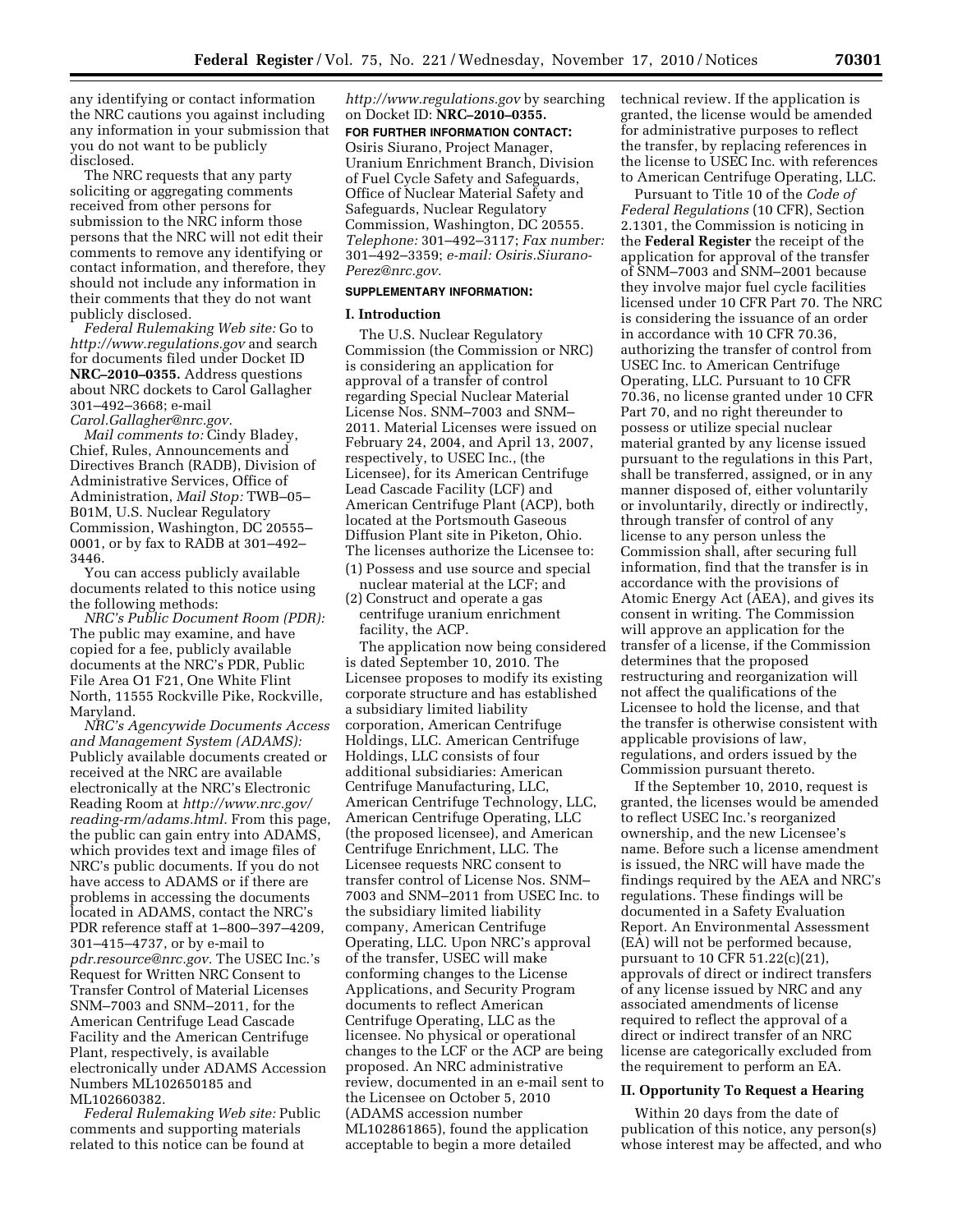desires to participate as a party, must file a request for a hearing.

All documents filed in NRC adjudicatory proceedings, including a request for hearing, a petition for leave to intervene, any motion or other document filed in the proceeding prior to the submission of a request for hearing or petition to intervene, and documents filed by interested governmental entities participating under 10 CFR 2.315(c), must be filed in accordance with the NRC E-Filing rule (72 FR 49139, August 28, 2007). The E-Filing process requires participants to submit and serve all adjudicatory documents over the internet, or in some cases to mail copies on electronic storage media. Participants may not submit paper copies of their filings unless they seek an exemption in accordance with the procedures described below.

To comply with the procedural requirements of E-Filing, at least ten (10) days prior to the filing deadline, the participant should contact the Office of the Secretary by e-mail at *[hearing.docket@nrc.gov,](mailto:hearing.docket@nrc.gov)* or by telephone at 301–415–1677, to request (1) a digital ID certificate, which allows the participant (or its counsel or representative) to digitally sign documents and access the E-Submittal server for any proceeding in which it is participating; and (2) advise the Secretary that the participant will be submitting a request or petition for hearing (even in instances in which the participant, or its counsel or representative, already holds an NRCissued digital ID certificate). Based upon this information, the Secretary will establish an electronic docket for the hearing in this proceeding if the Secretary has not already established an electronic docket.

Information about applying for a digital ID certificate is available on NRC's public Web site at *[http://](http://www.nrc.gov/site-help/e-submittals/apply-certificates.html) [www.nrc.gov/site-help/e-submittals/](http://www.nrc.gov/site-help/e-submittals/apply-certificates.html)  [apply-certificates.html.](http://www.nrc.gov/site-help/e-submittals/apply-certificates.html)* System requirements for accessing the E-Submittal server are detailed in NRC's ''Guidance for Electronic Submission,'' which is available on the agency's public Web site at *[http://www.nrc.gov/](http://www.nrc.gov/site-help/e-submittals.html) [site-help/e-submittals.html.](http://www.nrc.gov/site-help/e-submittals.html)* Participants may attempt to use other software not listed on the Web site, but should note that the NRC's E-Filing system does not support unlisted software, and the NRC Meta System Help Desk will not be able to offer assistance in using unlisted software.

If a participant is electronically submitting a document to the NRC in accordance with the E-Filing rule, the participant must file the document

using the NRC's online, Web-based submission form. In order to serve documents through EIE, users will be required to install a Web browser plugin from the NRC Web site. Further information on the Web-based submission form, including the installation of the Web browser plug-in, is available on the NRC's public Web site at *[http://www.nrc.gov/site-help/e](http://www.nrc.gov/site-help/e-submittals.html)[submittals.html.](http://www.nrc.gov/site-help/e-submittals.html)* 

Once a participant has obtained a digital ID certificate and a docket has been created, the participant can then submit a request for hearing or petition for leave to intervene. Submissions should be in Portable Document Format (PDF) in accordance with NRC guidance available on the NRC public Web site at *[http://www.nrc.gov/site-help/e](http://www.nrc.gov/site-help/e-submittals.html)[submittals.html.](http://www.nrc.gov/site-help/e-submittals.html)* A filing is considered complete at the time the documents are submitted through the NRC's E-Filing system. To be timely, an electronic filing must be submitted to the E-Filing system no later than 11:59 p.m. Eastern Time on the due date. Upon receipt of a transmission, the E-Filing system time-stamps the document and sends the submitter an e-mail notice confirming receipt of the document. The E-Filing system also distributes an email notice that provides access to the document to the NRC Office of the General Counsel and any others who have advised the Office of the Secretary that they wish to participate in the proceeding, so that the filer need not serve the documents on those participants separately. Therefore, applicants and other participants (or their counsel or representative) must apply for and receive a digital ID certificate before a hearing request/ petition to intervene is filed so that they can obtain access to the document via the E-Filing system.

A person filing electronically using the agency's adjudicatory E-Filing system may seek assistance by contacting the NRC Meta System Help Desk through the "Contact Us" link located on the NRC Web site at *[http://](http://www.nrc.gov/site-help/e-submittals.html)  [www.nrc.gov/site-help/e](http://www.nrc.gov/site-help/e-submittals.html)[submittals.html,](http://www.nrc.gov/site-help/e-submittals.html)* by e-mail at *[MSHD.Resource@nrc.gov,](mailto:MSHD.Resource@nrc.gov)* or by a tollfree call at 866–672–7640. The NRC Meta System Help Desk is available between 8 a.m. and 8 p.m., Eastern Time, Monday through Friday, excluding government holidays.

Participants who believe that they have a good cause for not submitting documents electronically must file an exemption request, in accordance with 10 CFR 2.302(g), with their initial paper filing requesting authorization to continue to submit documents in paper format. Such filings must be submitted

by: (1) First class mail addressed to the Office of the Secretary of the Commission, U.S. Nuclear Regulatory Commission, Washington, DC 20555– 0001, Attention: Rulemakings and Adjudications Staff; or (2) courier, express mail, or expedited delivery service to the Office of the Secretary, Sixteenth Floor, One White Flint North, 11555 Rockville Pike, Rockville, Maryland 20852, *Attention:*  Rulemakings and Adjudications Staff. Participants filing a document in this manner are responsible for serving the document on all other participants. Filing is considered complete by firstclass mail as of the time of deposit in the mail, or by courier, express mail, or expedited delivery service upon depositing the document with the provider of the service. A presiding officer, having granted an exemption request from using E-Filing, may require a participant or party to use E-Filing if the presiding officer subsequently determines that the reason for granting the exemption from use of E-Filing no longer exists.

Documents submitted in adjudicatory proceedings will appear in NRC's electronic hearing docket which is available to the public at *[http://](http://ehd.nrc.gov/EHD_Proceeding/home.asp)  ehd.nrc.gov/EHD*\_*[Proceeding/home.asp,](http://ehd.nrc.gov/EHD_Proceeding/home.asp)*  unless excluded pursuant to an order of the Commission, or the presiding officer. Participants are requested not to include personal privacy information, such as social security numbers, home addresses, or home phone numbers in their filings, unless an NRC regulation or other law requires submission of such information. With respect to copyrighted works, except for limited excerpts that serve the purpose of the adjudicatory filings and would constitute a Fair Use application, participants are requested not to include copyrighted materials in their submission.

The formal requirements for documents contained in 10 CFR 2.304(c)–(e) must be met. If the NRC grants an electronic document exemption in accordance with 10 CFR 2.302(g)(3), then the requirements for paper documents, set forth in 10 CFR 2.304(b) must be met. In accordance with 10 CFR 2.309(b), a request for a hearing must be filed by December 7, 2010.

In addition to meeting other applicable requirements of 10 CFR 2.309, a request for a hearing filed by a person other than an applicant must state:

1. The name, address, and telephone number of the requester;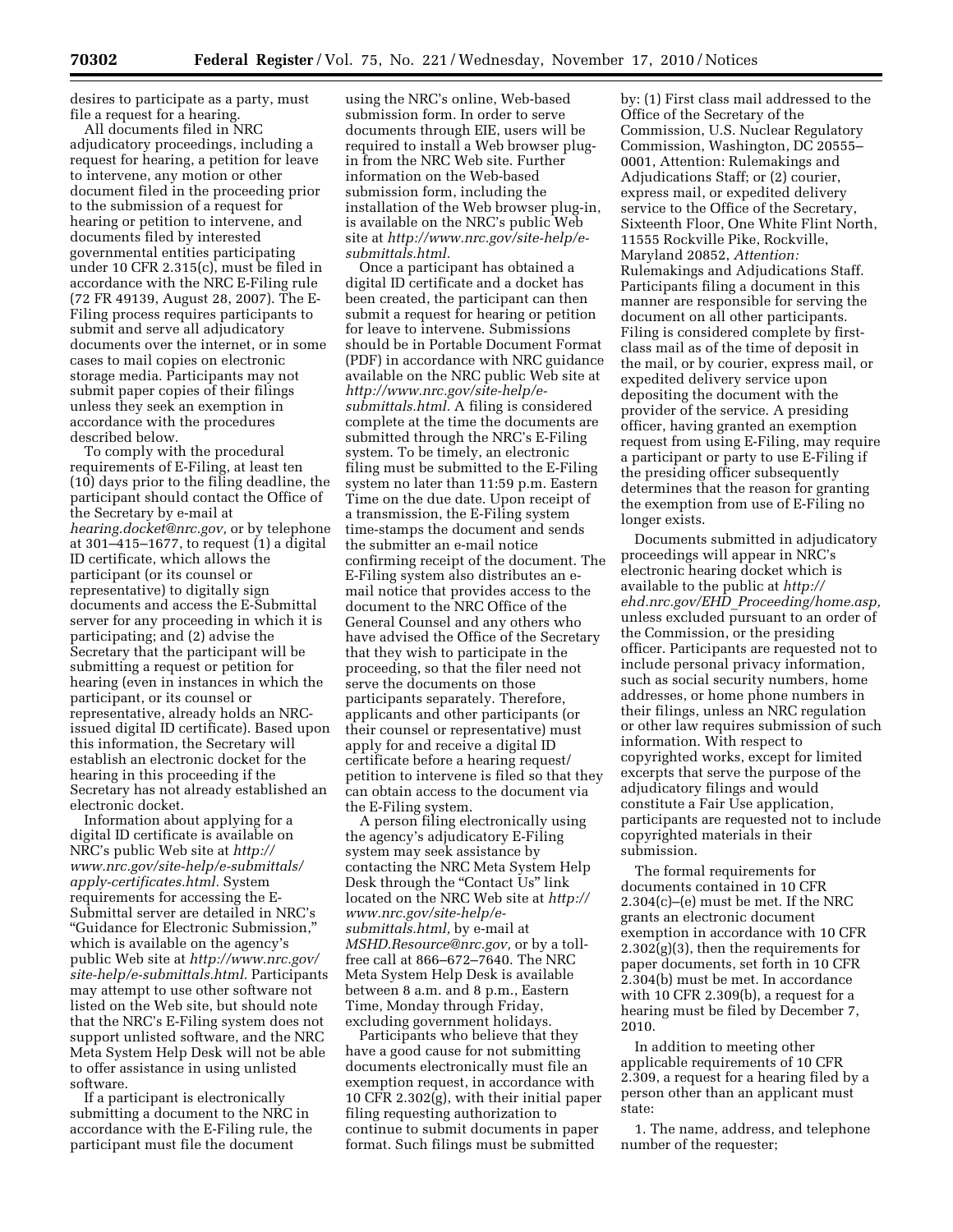2. The nature of the requester's right under the AEA to be made a party to the proceeding;

3. The nature and extent of the requester's property, financial or other interest in the proceeding;

4. The possible effect of any decision or order that may be issued in the proceeding on the requester's interest; and

5. The circumstances establishing that the request for a hearing is timely in accordance with 10 CFR 2.309(b).

In accordance with 10 CFR  $2.309(f)(1)$ , a request for hearing or petitions for leave to intervene must set forth with particularity the contentions sought to be raised. For each contention, the request or petition must:

1. Provide a specific statement of the issue of law or fact to be raised or controverted;

2. Provide a brief explanation of the basis for the contention;

3. Demonstrate that the issue raised in the contention is within the scope of the proceeding;

4. Demonstrate that the issue raised in the contention is material to the findings that the NRC must make to support the action that is involved in the proceeding;

5. Provide a concise statement of the alleged facts or expert opinions which support the requester's/petitioner's position on the issue and on which the requester/petitioner intends to rely to support its position on the issue; and

6. Provide sufficient information to show that a genuine dispute exists with the applicant on a material issue of law or fact. This information must include references to specific portions of the application (including the applicant's environmental report and safety report) that the requester/petitioner disputes and the supporting reasons for each dispute, or, if the requester/petitioner believes the application fails to contain information on a relevant matter as required by law, the identification of each failure and the supporting reasons for the requester's/petitioner's belief.

In addition, in accordance with 10 CFR 2.309(f)(2), contentions must be based on documents or other information filed by the applicant or otherwise available to the petitioner at the time the petition is to be filed, such as the application, supporting safety analysis report, environmental report or other supporting document filed by an applicant or licensee, or otherwise available to the petitioner. On issues arising under the National Environmental Policy Act, the requester/petitioner shall file contentions based on the applicant's environmental report. The requester/

petitioner may amend those contentions or file new contentions if there are data or conclusions in the NRC draft, or final environmental impact statement, environmental assessment, or any supplements relating thereto, that differ significantly from the data or conclusions in the applicant's documents. Otherwise, contentions may be amended or new contentions filed after the initial filing only with leave of the presiding officer.

Each contention shall be given a separate numeric or alpha designation within one of the following groups:

1. Technical—primarily concerns issues relating to matters discussed or referenced in the Safety Evaluation Report for the proposed action.

2. Environmental—primarily concerns issues relating to matters discussed or referenced in the Environmental Report for the proposed action.

3. Emergency Planning—primarily concerns issues relating to matters discussed or referenced in the Emergency Plan as it relates to the proposed action.

4. Physical Security—primarily concerns issues relating to matters discussed or referenced in the Physical Security Plan as it relates to the proposed action.

5. Miscellaneous—does not fall into one of the categories outlined above.

If the requester/petitioner believes a contention raises issues that cannot be classified as primarily falling into one of these categories, the requester/petitioner must set forth the contention and supporting bases, in full, separately for each category into which the requester/ petitioner asserts the contention belongs with a separate designation for that category.

Requesters/petitioners should, when possible, consult with each other in preparing contentions and combine similar subject matter concerns into a joint contention, for which one of the co-sponsoring requesters/petitioners is designated the lead representative. Further, in accordance with 10 CFR 2.309(f)(3), any requester/petitioner that wishes to adopt a contention proposed by another requester/petitioner must do so, in accordance with the E–Filing rule, within 10 days of the date the contention is filed, and designate a representative who shall have the authority to act for the requester/ petitioner.

As indicated below, pursuant to 10 CFR 2.310(g), any hearing would be subject to the procedures set forth in 10 CFR Part 2, Subpart M.

# **III. Opportunity To Provide Written Comments**

In accordance with 10 CFR 2.1305, as an alternative to requests for hearings and petitions to intervene, persons may submit written comments regarding this action. Written comments must be submitted no later than December 17, 2010. The Commission will consider and, if appropriate, respond to these comments, but such comments will not otherwise constitute part of the decisional record. Comments should be submitted as described in the **ADDRESSES** section of this document. Comments received after 30 days will be considered if practicable to do so, but only those comments received on or before the due date can be assured consideration.

#### **IV. Further Information**

Documents related to this action, including the Application for the proposed license transfer (September 10, 2010) and supporting documentation, are available electronically through the NRC's Electronic Reading Room at *[http://](http://www.nrc.gov/reading-rm/adams.html) [www.nrc.gov/reading-rm/adams.html.](http://www.nrc.gov/reading-rm/adams.html)*  From this site, you can access the NRC's Agencywide Documents Access and Management System (ADAMS), which provides text and image files of NRC's public documents. The ADAMS accession numbers for the publicly available documents related to this notice are:

The ADAMS accession numbers for the license transfer application are as follows: Incoming Request and Enclosure 1—ML102650185;

Enclosure 2—Security Related, Non-Publically Available;

Enclosure 3—ML102660382, and

Enclosure 4—Security Related, Non-Publically Available.

If you do not have access to ADAMS, or if there are problems accessing the documents located in ADAMS, contact the NRC Public Document Room (PDR) reference staff at 1–800–397–4209, 301– 415–4737, or by e-mail to *[pdr.resource@nrc.gov.](mailto:pdr.resource@nrc.gov)* 

These documents may also be viewed electronically on the public computers located at the NRC's PDR, O1–F21, One White Flint North, 11555 Rockville Pike, Rockville, MD 20852. The PDR reproduction contractor will copy documents for a fee.

Dated at Rockville, Maryland, November 9, 2010.